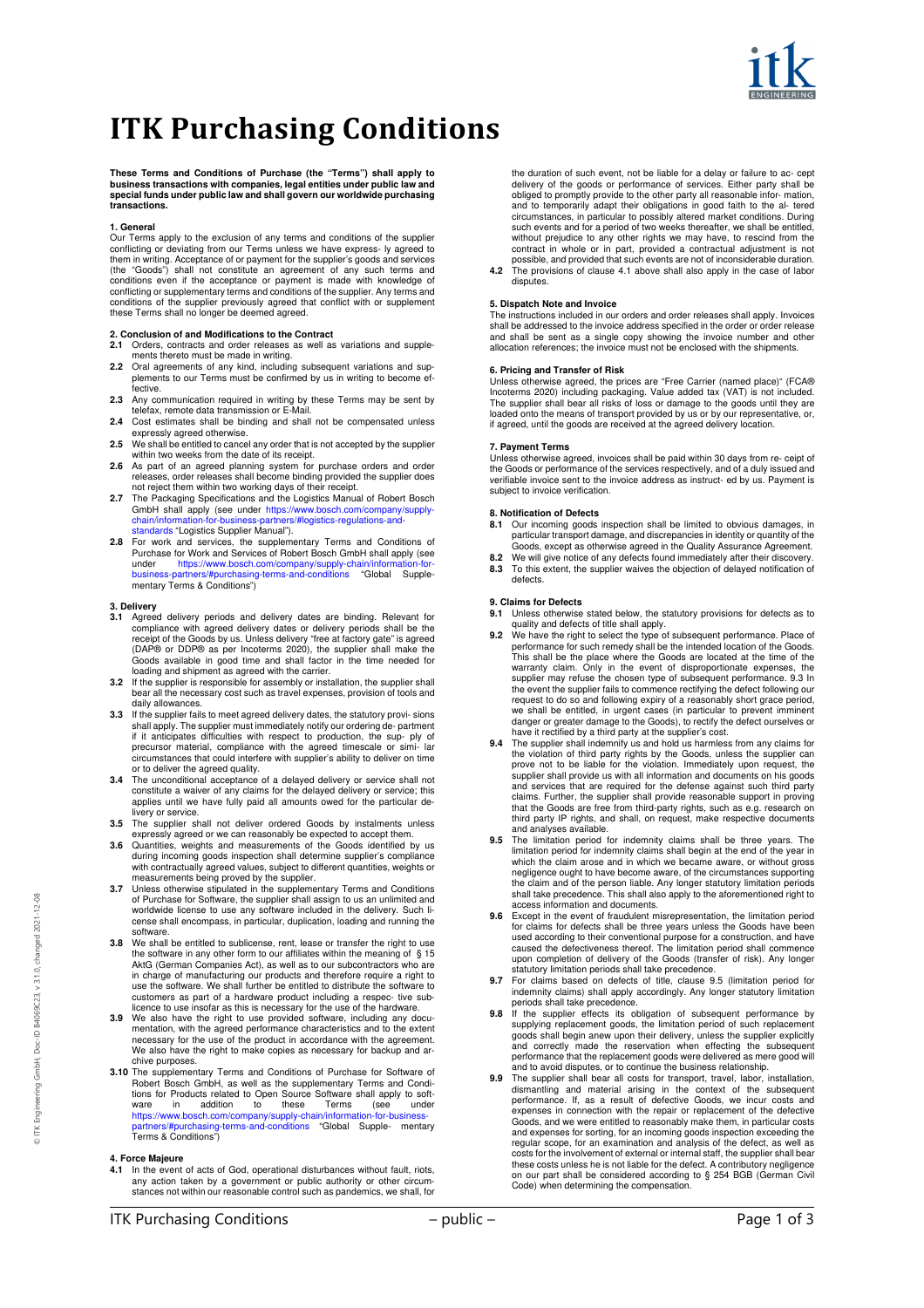

- **9.10** Insofar as our customers are automotive manufacturers and use a reference market procedure or a similar, in the automotive industry common, procedure for determining and settling warranty claims for defective Bosch products, this procedure shall also apply to the relationship between the supplier and us if the defect is attributable to the
- supplier's products. **9.11** The supplier shall be liable for the fault of its sub-suppliers as it is for its own faults

- **10. Product Liability and Recall 10.1** In the event of a product liability claim, the supplier is obliged to indemnify us and hold us harmless from such claims if and to the extent the damage was caused by a defect in the Goods supplied by the supplier. In cases of liability based on fault, this shall only apply if the supplier is at fault. Insofar<br>as the cause of the damage falls within the area of responsibility of the<br>supplier, the supplier shall bear the burden of proof not to be
- 
- 
- necessary and reasonable.<br>
10.3 In all other respects, the statutory provisions shall apply.<br>
10.3 In all other respects, the statutory provisions shall apply.<br>
10.4 Prior to any recall action which is partially or wholly with the supplier is not possible due to the particular urgency. The costs of the recall action shall be borne by the supplier to the extent that a recall action is caused by a defect in the Goods supplied by the supplier, except the supplier is not liable for the defect. A contributory negligence on our part shall be considered in accordance with § 254 BGB when determining the costs to be borne by the supplier.

### **11. Rescission and Termination**

- 11.1 In addition to the statutory rights of rescission, we shall be entitled to rescind from the contract if there is or threatens to be a fundamental deterioration to the financial circumstances of the supplier that jeopa
- the performance of any supply obligation to us. **11.2** We further have the right to rescind from the contract if
	- the supplier meets the criteria for insolvency;
	-
	- the supplier suspends payment of its debts; the supplier meets the criteria for imminent insolvency pursuant to § 18 InsO (German Insolvency Act) or over-indebtedness of the supplier becomes apparent;
	- the supplier files a petition for institution of insolvency proceedings or comparable debt settlement proceedings over its assets or business operation; or
	- a petition for institution of insolvency proceedings over the assets of the supplier is dismissed for lack of funds.
- **11.3** In the event of a contract for performance of recurring obligations, clauses 11.1 and 11.2 shall apply by analogy provided that the right to rescind from the contract shall be substituted by an extraordinary right to terminate the contract with immediate effect.
- **11.4** If the supplier partially performed, we are only entitled to rescind from the whole contract if we have no interest in the partial performance.
- **11.5** If we rescind from or terminate the contract by virtue of the foregoing contractual rescission or termination rights, the supplier shall compensate us for the loss or damage incurred as a result, unless the supplier did not cause the rights to rescind from or terminate the contract to arise.
- **11.6** This clause 11 shall not affect any statutory rights or claims available to us.

# **12. Conducting Work**

Suppliers who carry out work on our factory premises in fulfillment of the agreement must observe the statutory laws and regulations as well as our plant regulations. The supplier shall nominate a key contact responsible for the order who shall ensure compliance with supervision and control duties. The key contact shall align with our coordinator prior to carrying out any w suitable and sufficiently qualified employees and safe working equipment on our premises. Any accidents occurring on our premises must be reported to us immediately.

### **13. Provision of Materials**

Materials, parts, containers and special packaging provided by us against payment or free of charge ("Provisions") remain our property; if payment is owed, this shall apply until full payment has been made. Provisions shall only<br>be used in accordance with the contractually intended purpose. The processing<br>and assembly of Provisions shall only take place on our behalf. T Provisions in proportion to the value of the Provisions in relation to the value of the whole product; such co-owned products shall be kept safe for us by the supplier. We retain co-ownership on the products manufactured using our Provisions until all our claims arising out of the supply of Provisions have been satisfied in full. The supplier is entitled to sell the products manufactured using our Provisions in its ordinary course of business subject to retention of title. The supplier hereby assigns to us all claims, including ancillary rights, arising or to arise from such resale in full. The assigned claims shall secure the claims we have accrued by supplying the Provisions. The supplier is e payment, suspends its payments, or if the supplier files a petition for institution of insolvency proceedings or of similar debt settlement roceedings over its assets. Further, we may revoke the supplier's rights under this clause 13 if its financial circumstances deteriorate fundamentally or threaten to do so or if the supplier meets the criteria for insolvency or overindebtedness. Upon request of<br>the supplier, if the value of the securities issued exceeds the value of our claims<br>by more than 10 % in total, we shall release securities of extent.

# **14. Documentation and Confidentiality**

- **14.1** The supplier shall keep all business and technical information made available by us (including features which may be derived from objects, documents or software provided and any other knowledge or experience) confidential as long as and to the extent that it is not proven public knowledge, and it may disclose such information only to those employ- ees and representatives who necessarily need to know it for the contrac- tual purpose, and who are themselves committed to confidentiality; the information remains our exclusive property. Without our prior written consent, such information must not be duplicated or commercially ex-<br>ploited, except for deliveries to us. At our request, the supplier shall im-<br>mediately and in full return or destroy all information originating from us
- by us.<br>**14.2** Products manufactured on the basis of documentation drafted by us such<br>as drawings, models and the like, or based on our confidential information, or manufactured with our tools or with copies of our tools, shall neither be used by the supplier itself nor offered or supplied to third parties. This also applies analogously to our print orders.

### **15. Export Control and Customs**

**15.1** The supplier shall inform us in its business documents, or by other means of communication as specified by us (e.g. platforms), about any applicable requirements or restrictions for the (re-) export of the items (goods,<br>software and technology) under applicable export control and customs<br>regulations, as well as under the export control and customs regulations<br>of the co

The supplier shall send the following information on items subject to (re-) export license requirements or restrictions to to licence requirements to Exportkontrolle@itk-engineering.de in good time prior to the first delivery: • Bosch material number

- Product description
- All applicable export list numbers including the Export Control Classification Number pursuant to the U.S. Commerce Control List (ECCN)
- Country of origin of the Products under commercial polic
- HS Code of the Products
- A contact person in its organisation to resolve any inquiries.
- **15.2** The supplier is obliged to implement measures as appropriate for its business model to secure the supply chain as defined by the WCO SAFE Framework of Standards, and in particular, to support us in taking<br>necessary measures to achieve and keep the authorization as Authorized<br>Economic Operator (AEO). The supplier is obliged to provide appropriate<br>evidence, e.
- party instructed by us, shall be entitled to examine the supplier's evidence<br>as set forth under this clause at the supplier's premises.<br>**15.3** The supplier is obliged to inform us about the Goods' non-preferential<br>origin a supplier shall issue a certificate of origin. The supplier ensures to provide details about the required preferential origin and to enclose the required proof of origin with all deliveries from any member state of a free trade agreement/preferential agreement. For deliveries within the European Union (EU), the supplier shall issue a long-term supplier declaration in accord provide the information about the non-preferential and preferential origin in writing at the latest at the time of the first delivery. It shall notify us about
- subsequent changes immediately in writing. **15.4** For deliveries across customs borders, the supplier is obliged to include all required documents with the delivery, such as commercial invoice, delivery note and all information necessary for a complete and correct import customs declaration. The following should be noted for the issuance of invoices:

• Costs not included in the goods price (e.g. costs for research and development, license fees, tooling costs, Provisions of the buyer relating to the shipment) shall be listed separately and in addition to the goods

price. • In case of free of charge deliveries, the supplier is obliged to indicate a value on the pro forma invoice that reflects the Goods' fair market price and add the statement "For Customs Purpose Only".

- **15.5** The supplier shall support us by all available means to reduce or minimize our payment obligations regarding customs duties or costs for customs clearance.
- **15.6** Unless otherwise agreed in the delivery or quotation documents, any transfer of software, software know-how, technology or other data (e.g. cartographical data) across customs borders shall take place by electronic means only (e.g. email or per download). This clause shall not apply to "embedded software" (software that is physically integrated in hardware).
- **15.7** Notwithstanding any other rights and without any liability to the supplier, we are entitled to withdraw from the affected contract or to terminate it without notice in case the supplier repeatedly fails to fulfil its obligations under section 15.1-15.6.

### **16. Compliance, Social Responsibility and Sustainability**

- **16.1** In its trade dealings with us, the supplier undertakes not to offer or give, or request or accept, any incentive in breach of applicable anti-corruption<br>legislation, neither in its business affairs nor when dealing officials.
- **16.2** In its trade dealings with us, the supplier undertakes not to make any agreements with other undertakings or to participate in concerted practices which have as their object or effect the prevention, restriction or distortion
- of competition under applicable antitrust regulations.<br>**16.3** The supplier guarantees payment of fair wages and equal remuneration<br>for work of equal value without distinction of any kind, and to comply with the applicable laws governing the general minimum wage; the supplier<br>shall commit its sub-suppliers accordingly. On request, the supplier shall<br>prove compliance with the foregoing guarantee. In the event of a breach<br>of the